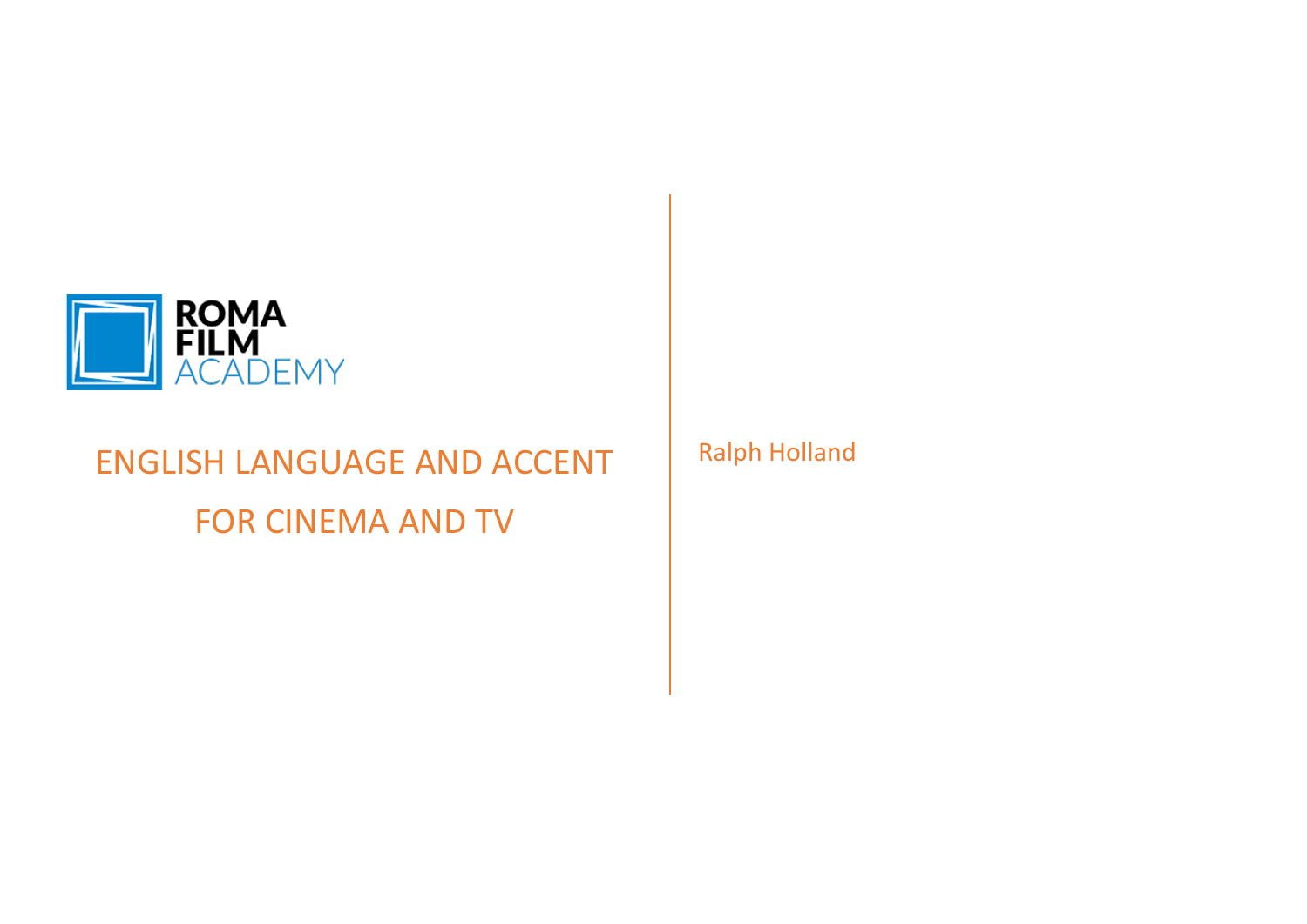| Unit           | <b>Title</b>                               | <b>Content</b>                                                                                                                                                                                                                                                                                                                                                                               | <b>Outcomes</b>                                                                                                                                                                                                                                                                                                                                                                                                                                                                                                                                                                                                                                                                                                                                        | <b>Type</b>                                                                                                                                                                                                                                                                                                        |
|----------------|--------------------------------------------|----------------------------------------------------------------------------------------------------------------------------------------------------------------------------------------------------------------------------------------------------------------------------------------------------------------------------------------------------------------------------------------------|--------------------------------------------------------------------------------------------------------------------------------------------------------------------------------------------------------------------------------------------------------------------------------------------------------------------------------------------------------------------------------------------------------------------------------------------------------------------------------------------------------------------------------------------------------------------------------------------------------------------------------------------------------------------------------------------------------------------------------------------------------|--------------------------------------------------------------------------------------------------------------------------------------------------------------------------------------------------------------------------------------------------------------------------------------------------------------------|
| $\mathbf{1}$   | A Short Introduction: The Basis of English | Linguistics: Indo-<br>European                                                                                                                                                                                                                                                                                                                                                               | A grounding in where English comes<br>from.                                                                                                                                                                                                                                                                                                                                                                                                                                                                                                                                                                                                                                                                                                            | Theory $-$ a very<br>short introduction<br>to language<br>families.                                                                                                                                                                                                                                                |
| $\overline{2}$ | <b>ABARD</b>                               | <b>Early English Drama</b><br>When Chaucer was<br>writing, French was still<br>the language of<br>literature in England.<br>English, a ragbag of<br>French, Latin, and<br>Anglo-Saxon, had a<br>much lower status.<br>Chaucer, following the<br>example of Dante, was<br>one of the first poets in<br>his country to dignify<br>the vernacular by using<br>it for a long, ambitious<br>poem. | The English Dante - Geoffrey Chaucer.<br>Aspects of his risqué (rude) and funny<br>dialogues from The Canterbury Tales.<br>Light-hearted short recitals of<br>Chaucer in Middle English<br>Short recitals in Modern<br>English<br>All England   The New Yorker<br>'Then, there is Chaucer's<br>ribaldry. I will not describe the<br>most celebrated example, the<br>Miller's Tale (with the<br>beauteous Alison), other than<br>to say that it involves an act of<br>involuntary cunnilingus-a rare<br>event, surely-and that it can<br>be found on pages 177-211 of<br>Colin Wilcockson's widely<br>available Penguin Classics<br>edition. This may be the<br>dirtiest story ever told by a<br>first-rank writer in English,<br>Joyce not excepted. ' | <b>Theory and</b><br><b>Practice</b><br>Reading,<br>comprehending and<br>reciting Chaucer.<br><b>Reciting Chaucer</b><br>can and will be an<br>amusing<br>experience; Ralph<br>will read from the<br>original Middle<br>English text which is<br>not exactly<br>'mutually<br>intelligible' with<br>modern English. |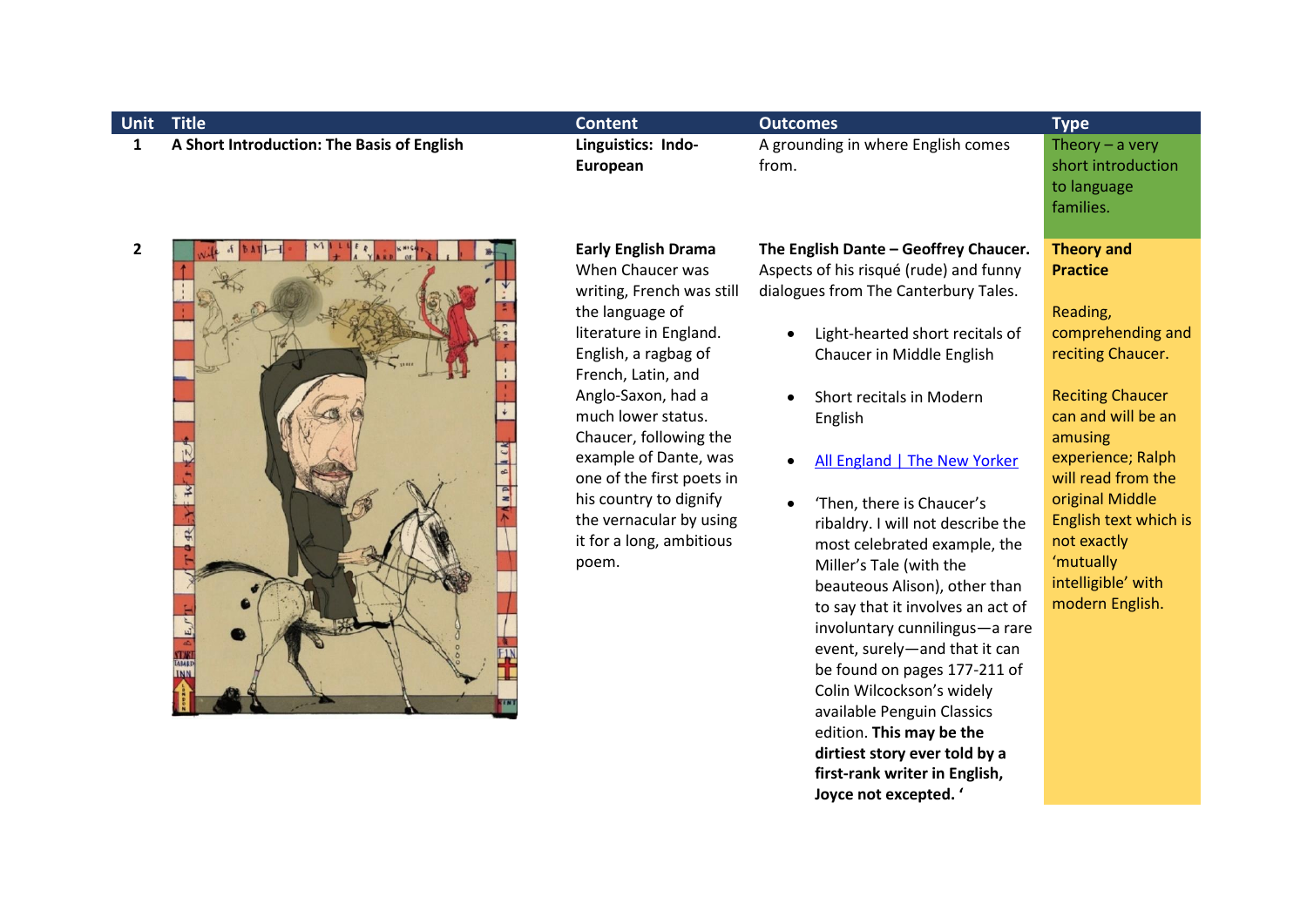

#### William Shakespeare

#### To be or not to be?

- A brief overview
- Short recitals drawn from Hamlet and others in Shakespearean language and with modern interpretation
- Can Hamlet be read as a 'psychological' drama – I.E., can Hamlet be interpreted in modern thought as a study of clinical depression or bi -polar syndrome.

**Theory and Practice**

• Introducing psychology to the study of English and Drama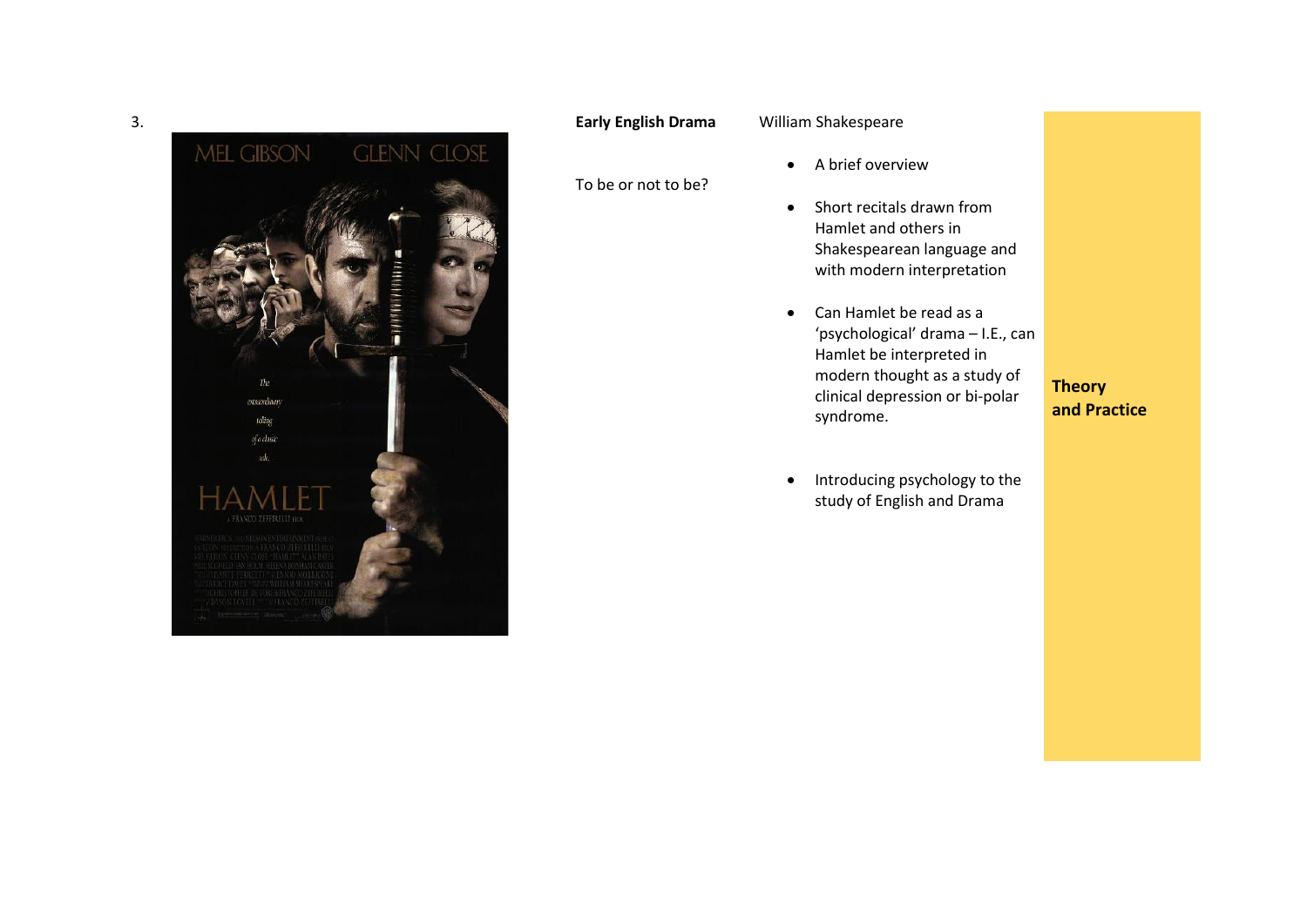#### **4.** The Science of Language **Linguistics** and **Linguistics** and



**Language Acquisition**

- The amazing brain and the 'why' of language
- Language, evolution, and survival
- Selected reading from introductory neuroscience: famous curious cases
- Some very crazy sounding latest developments in neuroscience

**Theory with Cinematic References**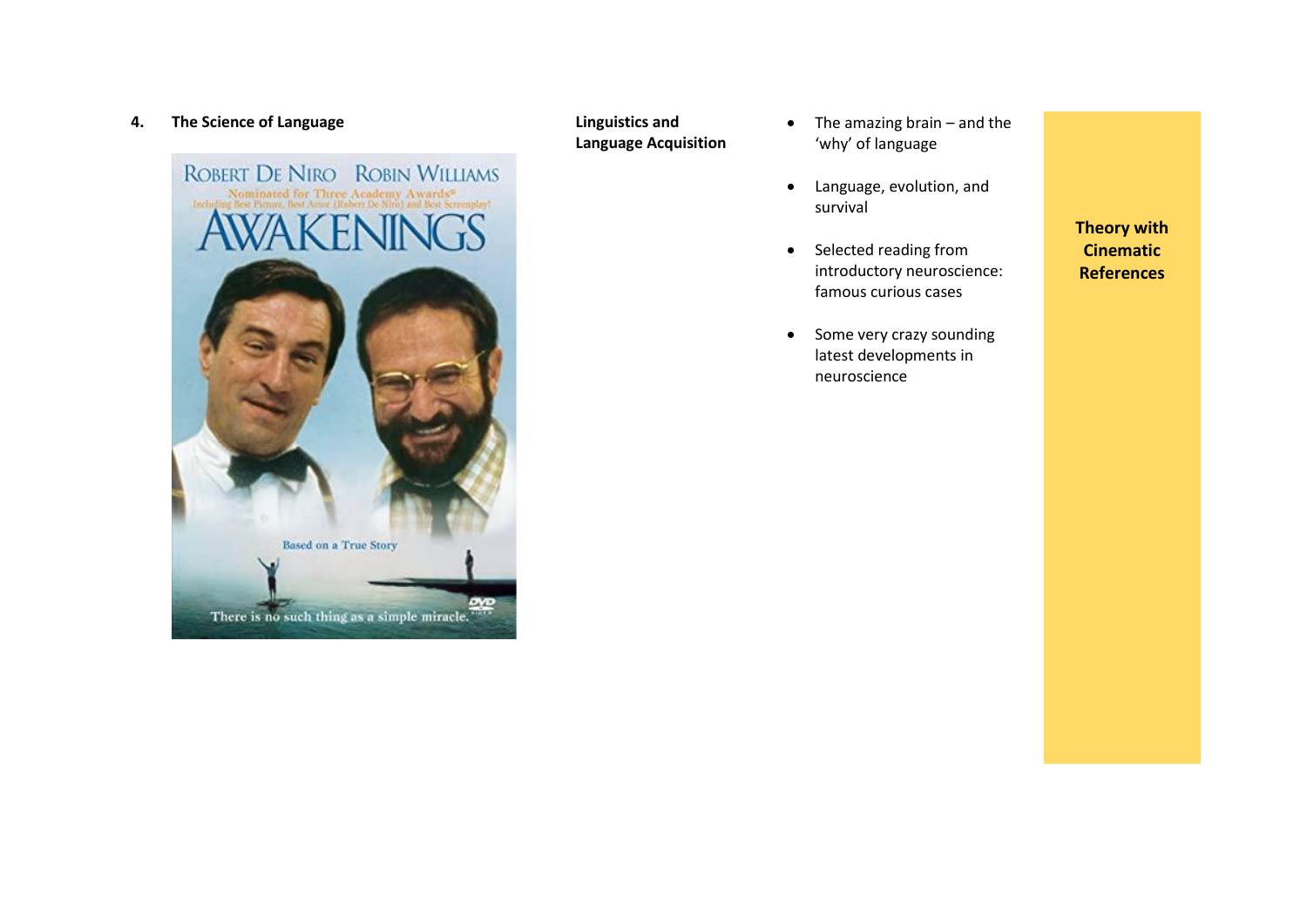#### **5. The 'English'**



**[Under Milk Wood Part 1 -](https://www.youtube.com/watch?v=A5fPyA1C0Ms) YouTube**

#### **British Multiculturalism**

**'To begin at the beginning.'**

- International influences in British Radio, TV and Cinema
- Radio Drama Under Milk Wood by Dylan Thomas, recited by Richard Burton
- Listening and discussion of Under Milk Wood
- Reading of parts of Under Milk Wood
- Interpretation of the play imagery including very wellhidden sexual innuendos / slang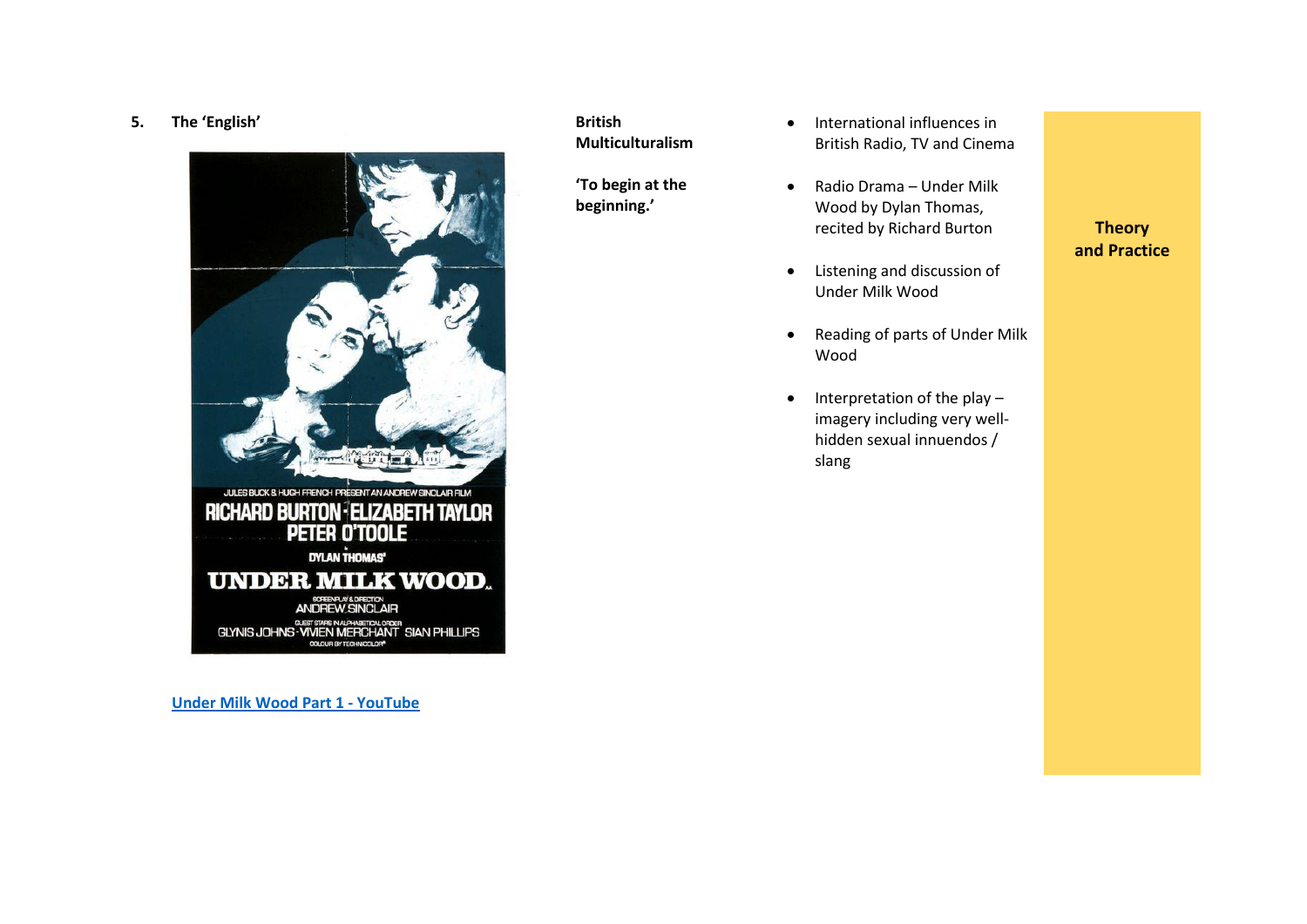



Audrey - [YouTube](https://www.youtube.com/watch?v=rWWULKZB-Y8)

**https://www.youtube.com/watch?v=rWWULKZB-Y8**

#### **British or English?**

**'Come on Dover, move your blooming arse!'**

- The BBC conquers the world the British BBC Accent the Queen's English
- Even the BBC is not always perfect – the case of Charlotte Green's famous laughter when announcing a death on live BBC news

- British Accent
- British Class and Money
- Pygmalion / My Fair Lady
- Regionalism and Dialects
- Creoles
- Film Creoles (made up languages for film)
- Posh Films and TV The Crown, etc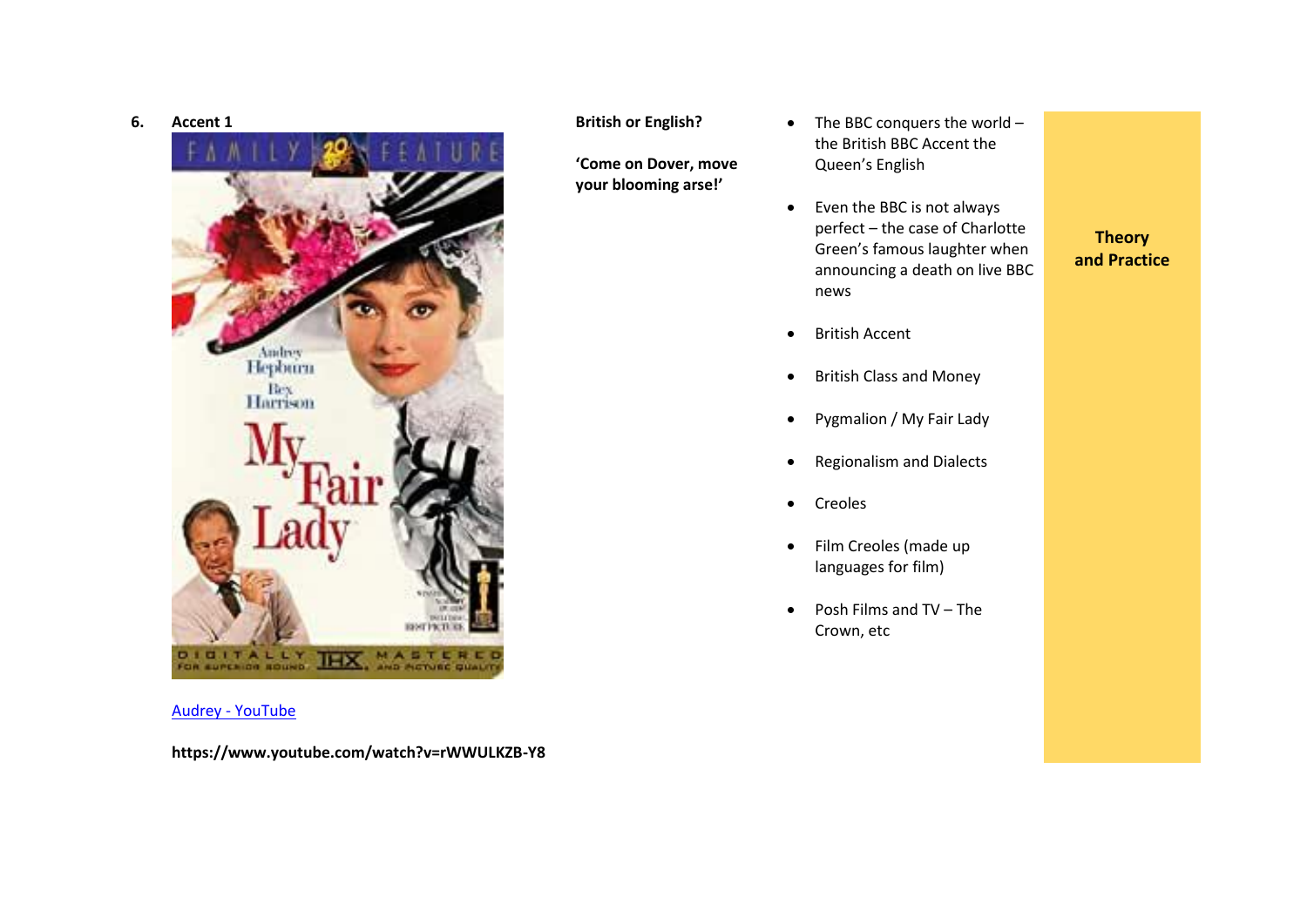#### **7. Accent 2**



#### **Ape - [YouTube](https://www.youtube.com/watch?v=A3lQRx7BnDE)**

[Marlon Brando ~ 'Hey Stella!'~ A Streetcar Named](https://www.youtube.com/watch?v=S1A0p0F_iH8)  Desire - [YouTube](https://www.youtube.com/watch?v=S1A0p0F_iH8)

#### **The United States 1**

**'…wasn't it all ok 'til she showed here? Hoity toity, describing me like a ape…'**

- A Streetcar Named Desire
- Tennessee Williams
- Early Marlon Brando
- Very serious taboo subjects covered in this famous and very successful stage and film play
- Racism, mental health (anxiety and depression), sexual abuse, rape, misogyny…
- Reading, recital and act the 'colored lights scene'
- Act the 'Hey Stella!' scene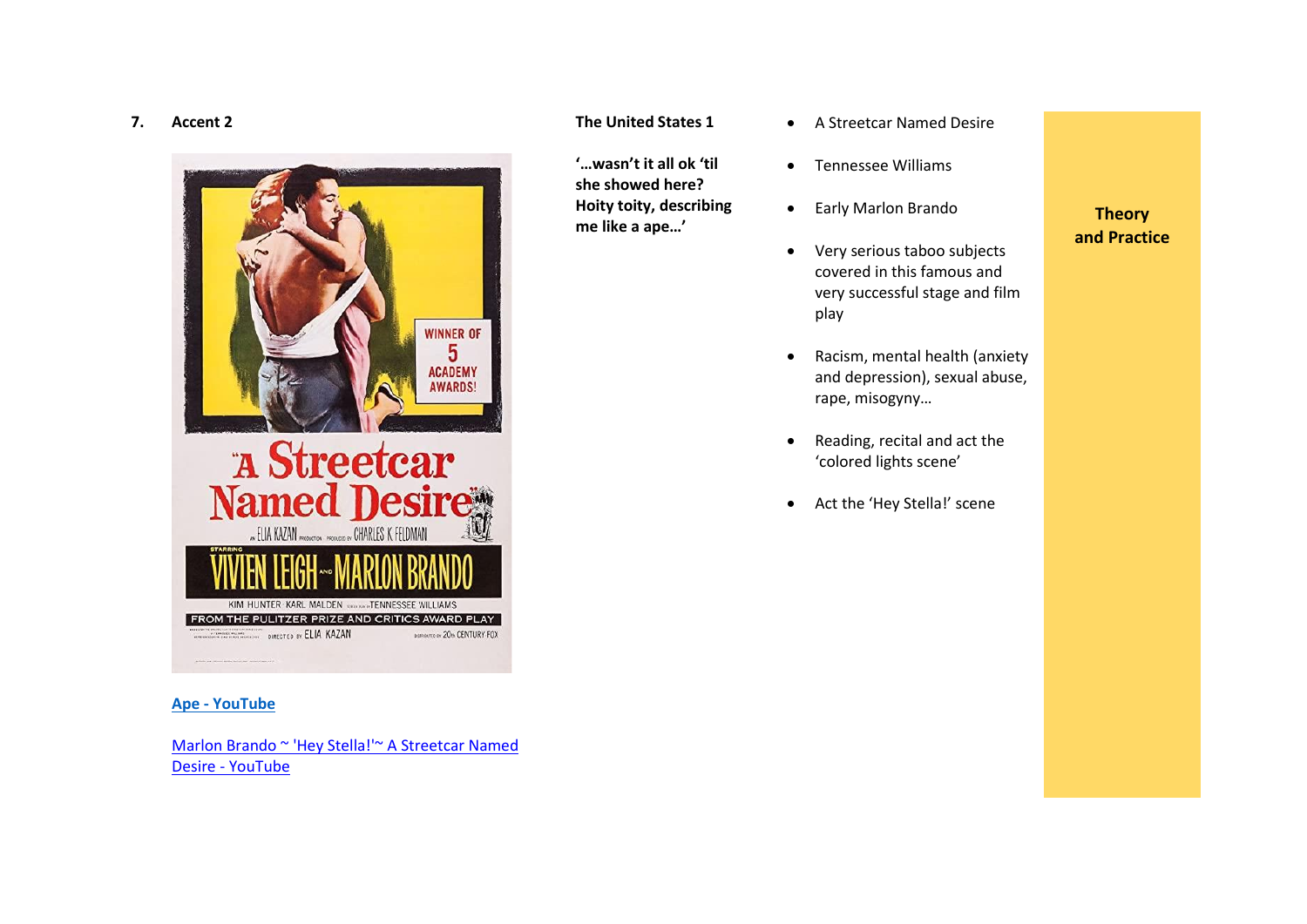#### **8. Genre – Romantic Comedy**



1.40 co. Time Carmings - Mend Too Rowering Colory The Protein and a first transition of an except of the Hillings fail of Towns from that Thomas the Green Corner gain Round Land Room Frisc Referred Street Masses men half Francisco ha Gay an Indian Early B. J. Congressory Ridgel, Federal Damitissin Commoditation Color To fact in the otherwise, there there music forms thanks music stile street **D** some

• Background structures and storylines

• Leading producers and writers

## **Theory**

- Leading Actors and Actresses
- Leading Films

**The Origins and Successes of British and American Romantic Comedies**

**and Practice**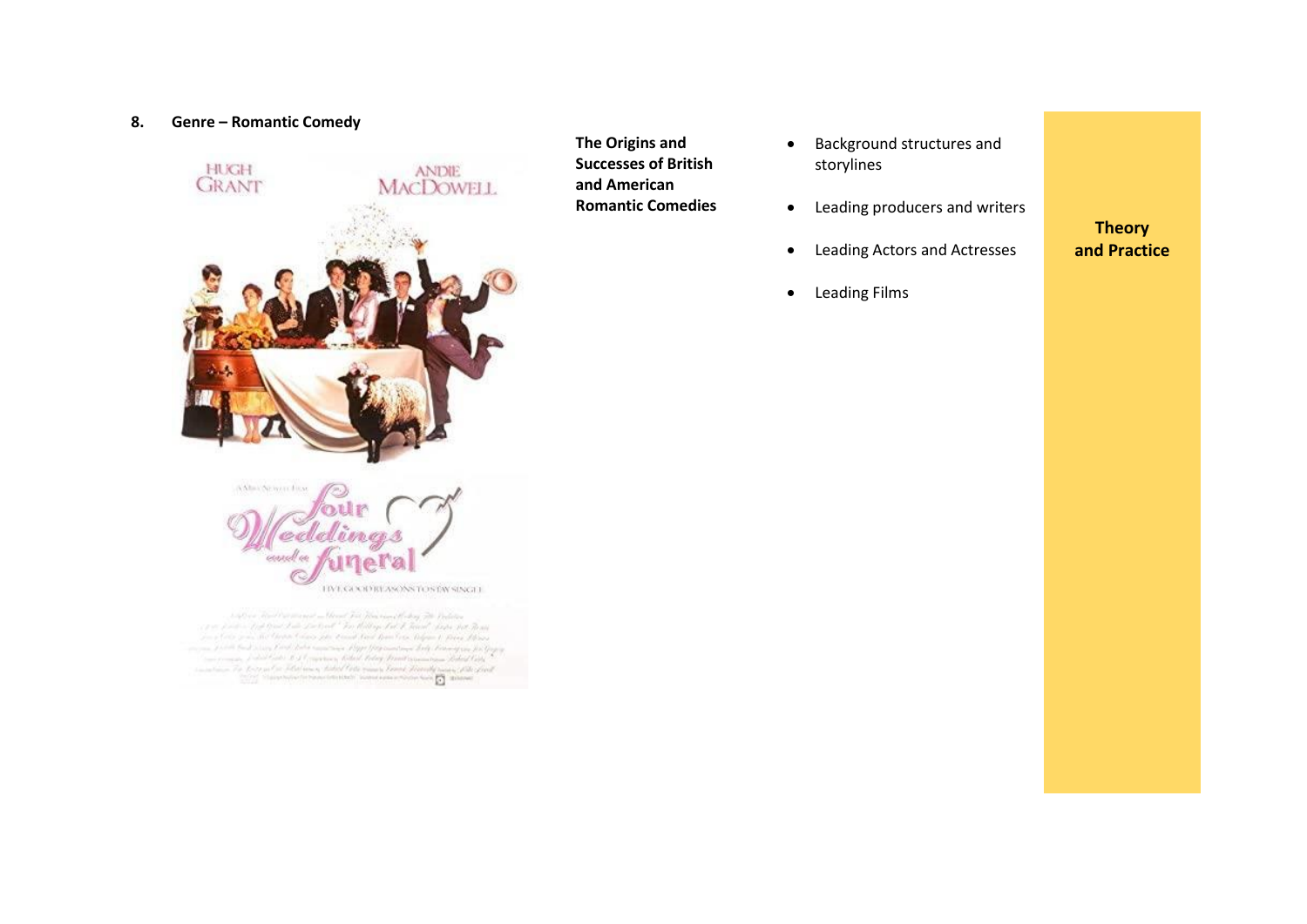#### **9. Genre – The Martial Arts**



**[Hundred Eyes Asks: What is Kung Fu? -](https://www.youtube.com/watch?v=na1bOXYmK6s) YouTube**

**'In Kung Fu we say one hand lies, the other one tells the truth…'**

**'That is the way, the only way one acquires Kung Fu.** 

**Unfortunately, boy, you have not'.**

- [Marco Polo: Hundred Eyes](https://www.youtube.com/watch?v=MMpFnUHgt4g)  Featurette - [Netflix \[HD\] -](https://www.youtube.com/watch?v=MMpFnUHgt4g) [YouTube](https://www.youtube.com/watch?v=MMpFnUHgt4g)
- Supreme skill from hard work
- The Dao or Way
- Ying Yang Chaos and Order
- Modern martial arts TV / Film: Marco Polo, Iron Fist, Wu Assassin
- Classic martial arts films
- A demonstration by a Tai Chi / Kung Fu master (subject to fee) can be arranged if anyone is interested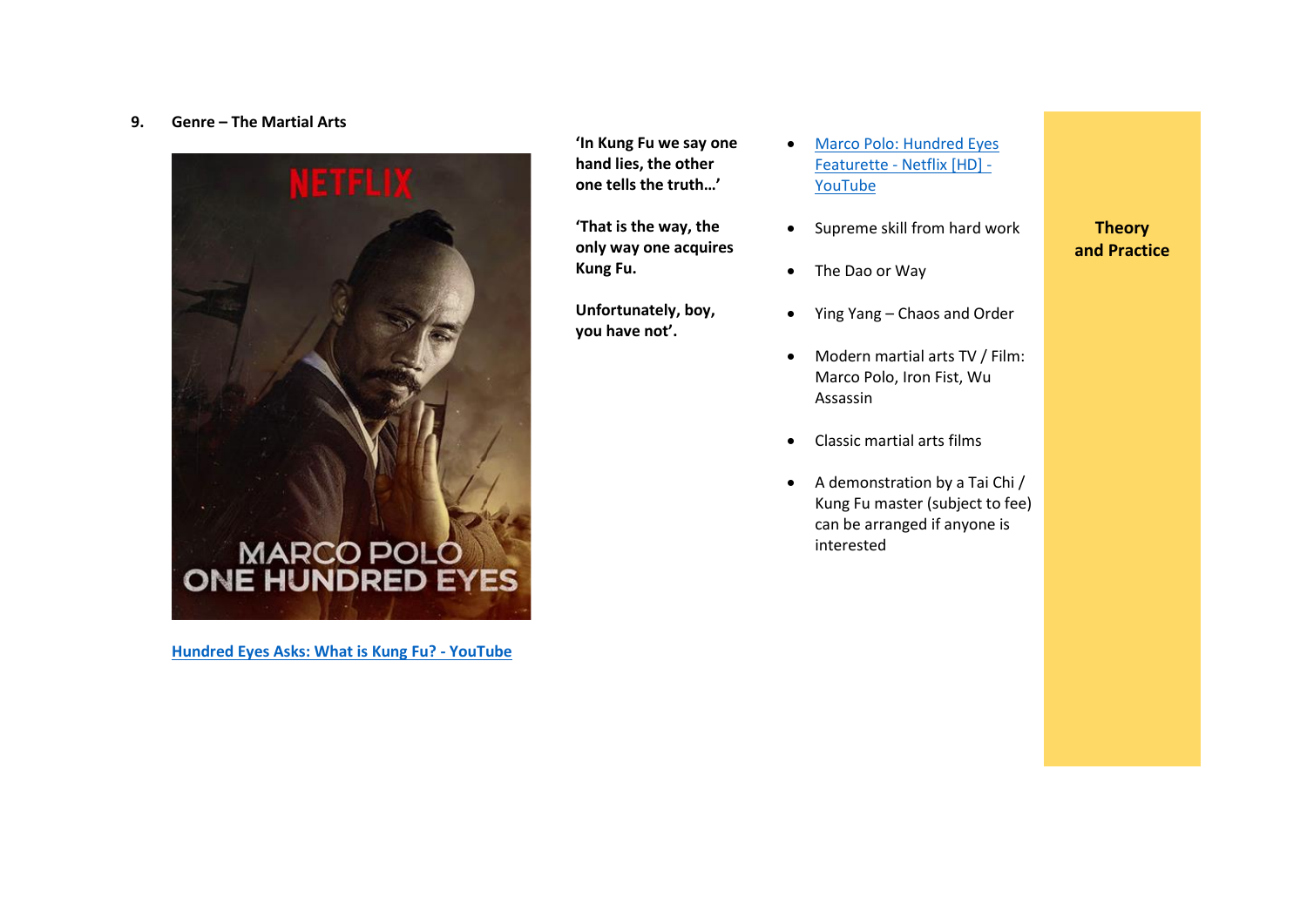#### **10. Genre – Science Fiction The Origins and**



### **Successes**

- Background structures and storylines
- Leading producers and writers
- Leading Actors and Actresses

### • Leading Films

• Latest TV streaming series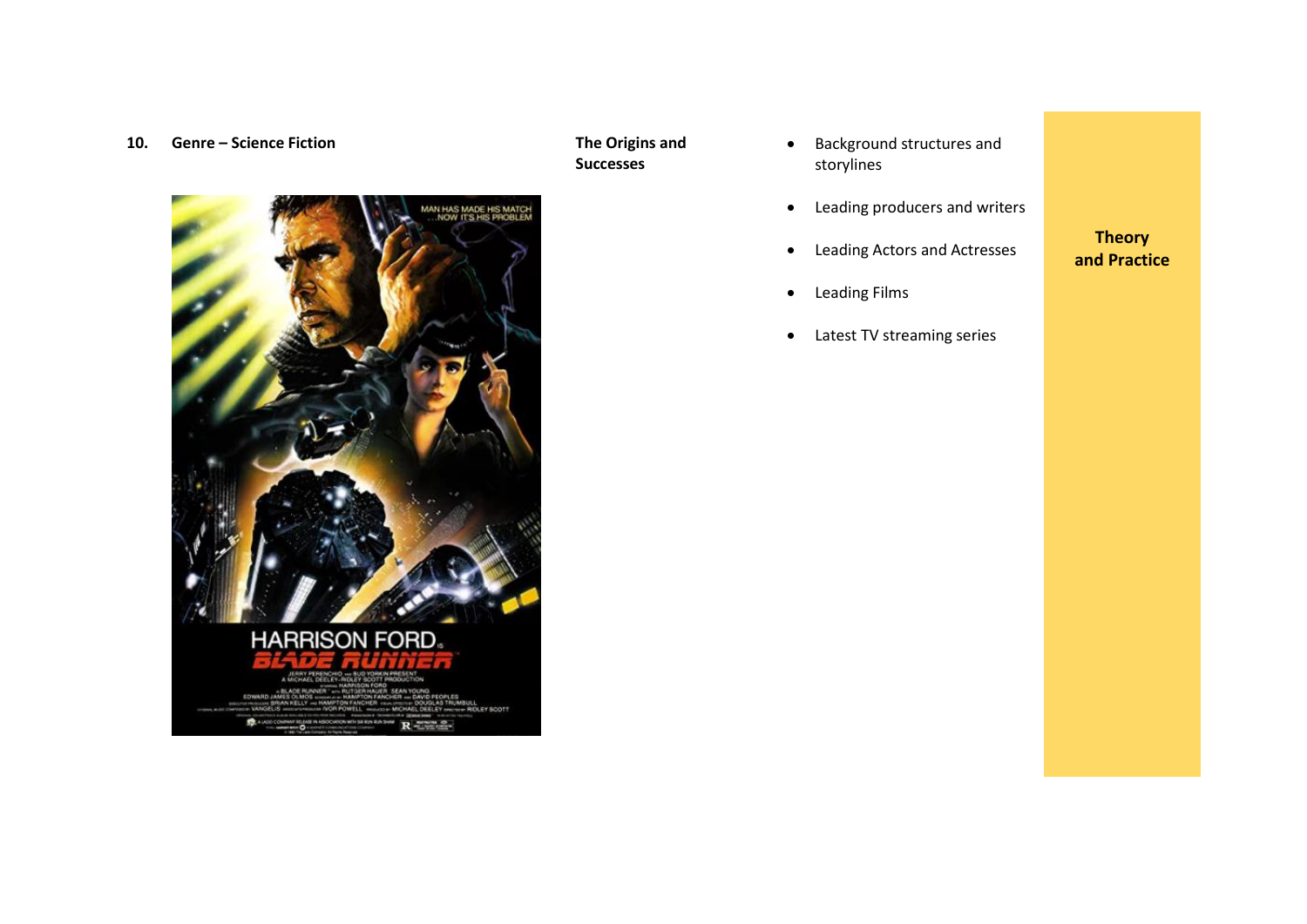#### **11. Genre – Cross Formats 1 English Native**



### **Speakers in Foreign / Global Roles and Direction**

- Marlon Brando
- Robert di Niro
- Francis Ford Coppola and Family
- The making of Heart of Darkness
- More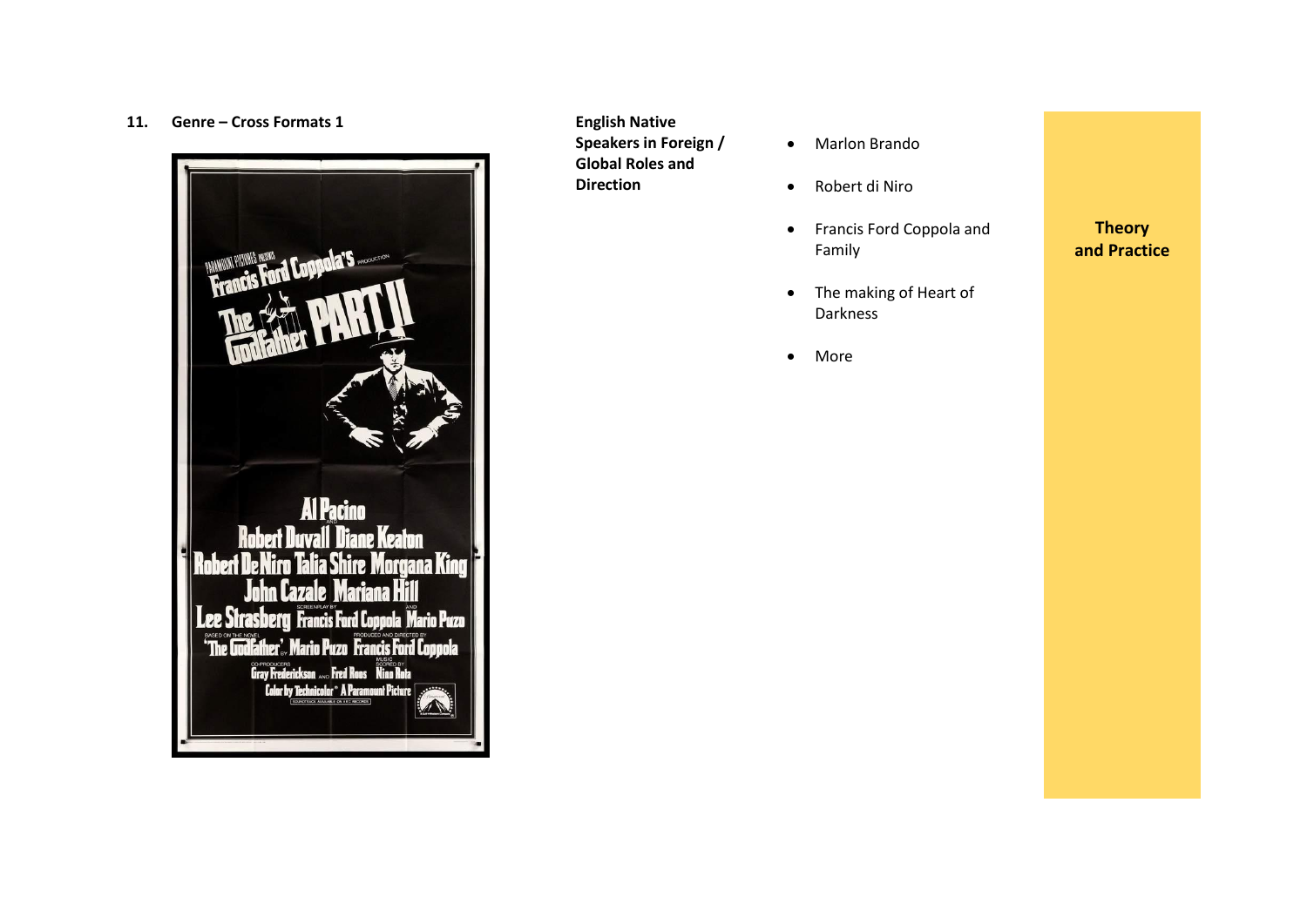#### **12. Genre – Cross Formats 2 Non-Native Speakers in**



**English Speaking Roles and Direction**

- Alessandro Borghi
	- Italian Actors in Hollywood
	- Italian Producers and Directors, including La Dolce Vita years

- Italian Production Drive to return to the 'Sweet Spot'
- International Production at **Cinecittà**
- French Actors in Hollywood
- More…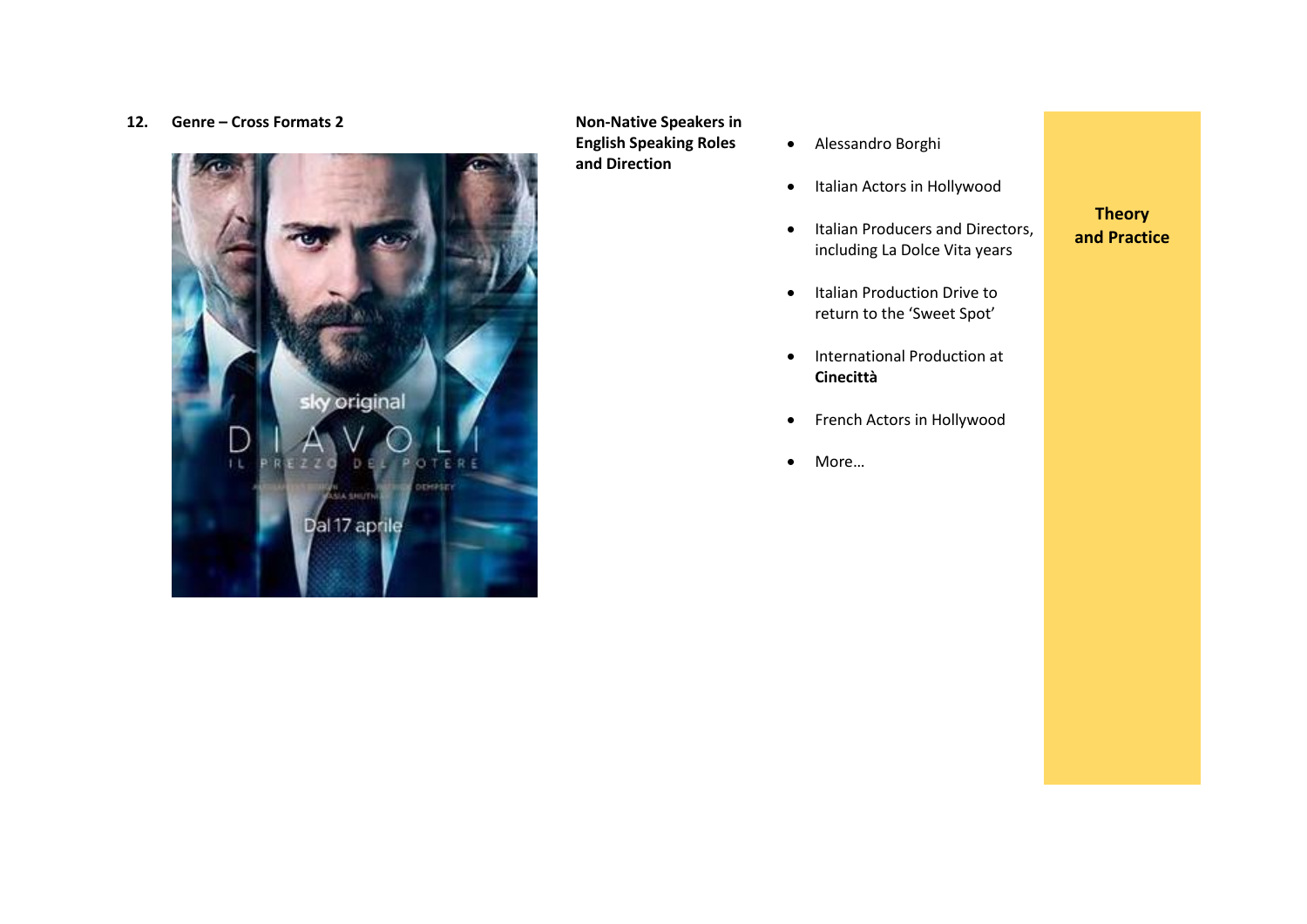#### **13. Genre – The French Film Industry**



# **The Origins and**

- **•** Background structures and storylines
- Leading producers and writers

• Leading Actors and Actresses

### **and Practice**

**Theory**

- 
- Leading Films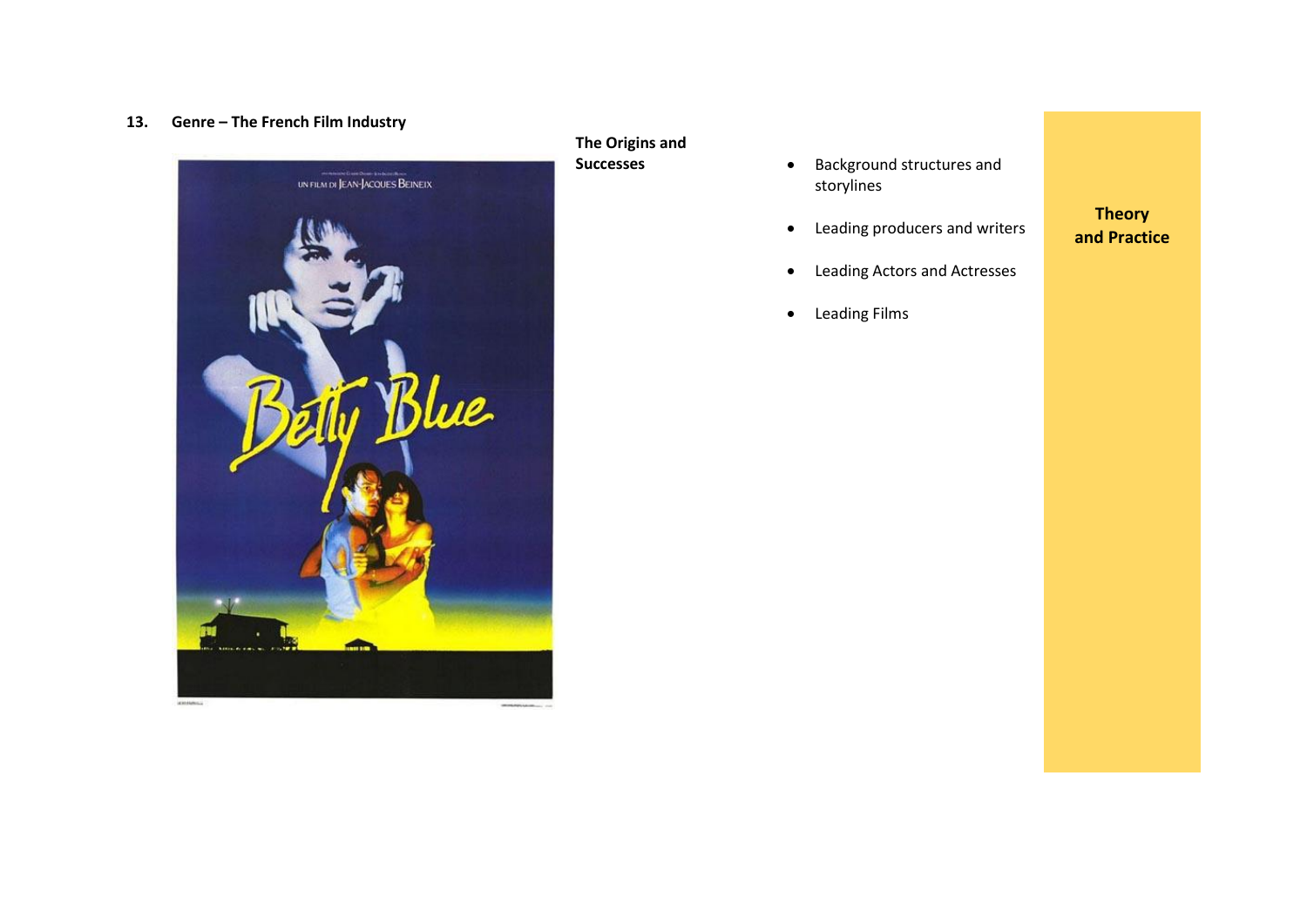#### **14. Genre – Bollywood**



**The Origins and Successes**

- Background structures and storylines
- Leading producers and writers

- Leading Actors and Actresses
- Leading Films
- **Context of gender in Indian culture and production**